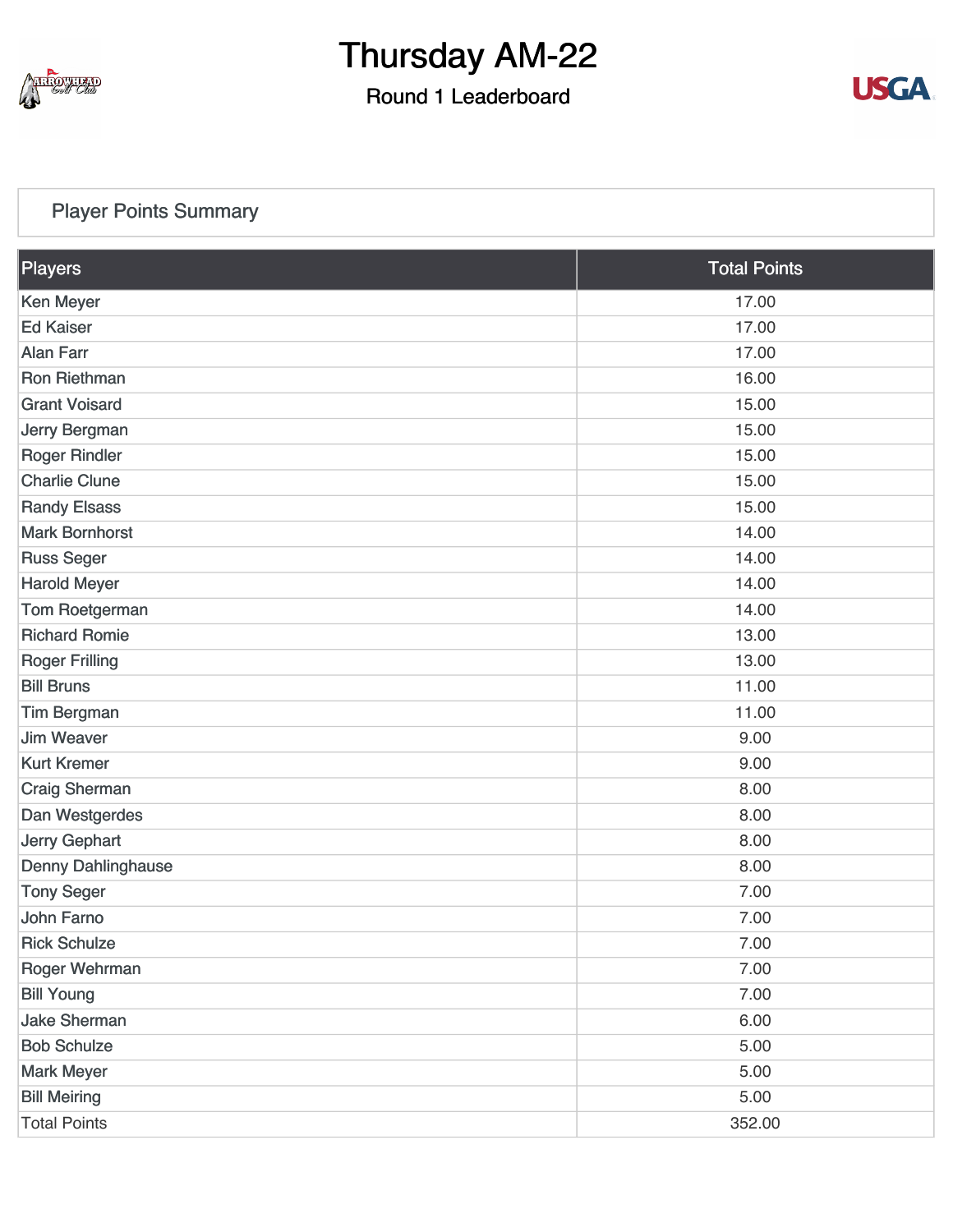

### Round 1 Leaderboard



#### [Team Points Summary](https://static.golfgenius.com/v2tournaments/team_points?league_id=8234394788888061414&round_id=8404776528100992384)

| $\overline{\textrm{Teams}}$ | <b>Total Points</b> |
|-----------------------------|---------------------|
| Ron-Ed                      | 33.00               |
| F & E                       | 32.00               |
| Joe & Jerry                 | 29.00               |
| Tom-Rog                     | 29.00               |
| <b>Romie Sporting Goods</b> | 26.00               |
| <b>Buff &amp; Nuff</b>      | 25.00               |
| <b>Lake Rats</b>            | 24.00               |
| <b>Car Quest</b>            | 23.00               |
| <b>Bill &amp; Harold</b>    | 21.00               |
| <b>Packer Backers</b>       | 20.00               |
| <b>Newport Jets</b>         | 19.00               |
| <b>Gilbert Station</b>      | 18.00               |
| Ab-Normal                   | 15.00               |
| <b>Covid Kings</b>          | 15.00               |
| Ron & Vicky                 | 12.00               |
| Frank - Jake                | 11.00               |
| <b>Total Points</b>         | 352.00              |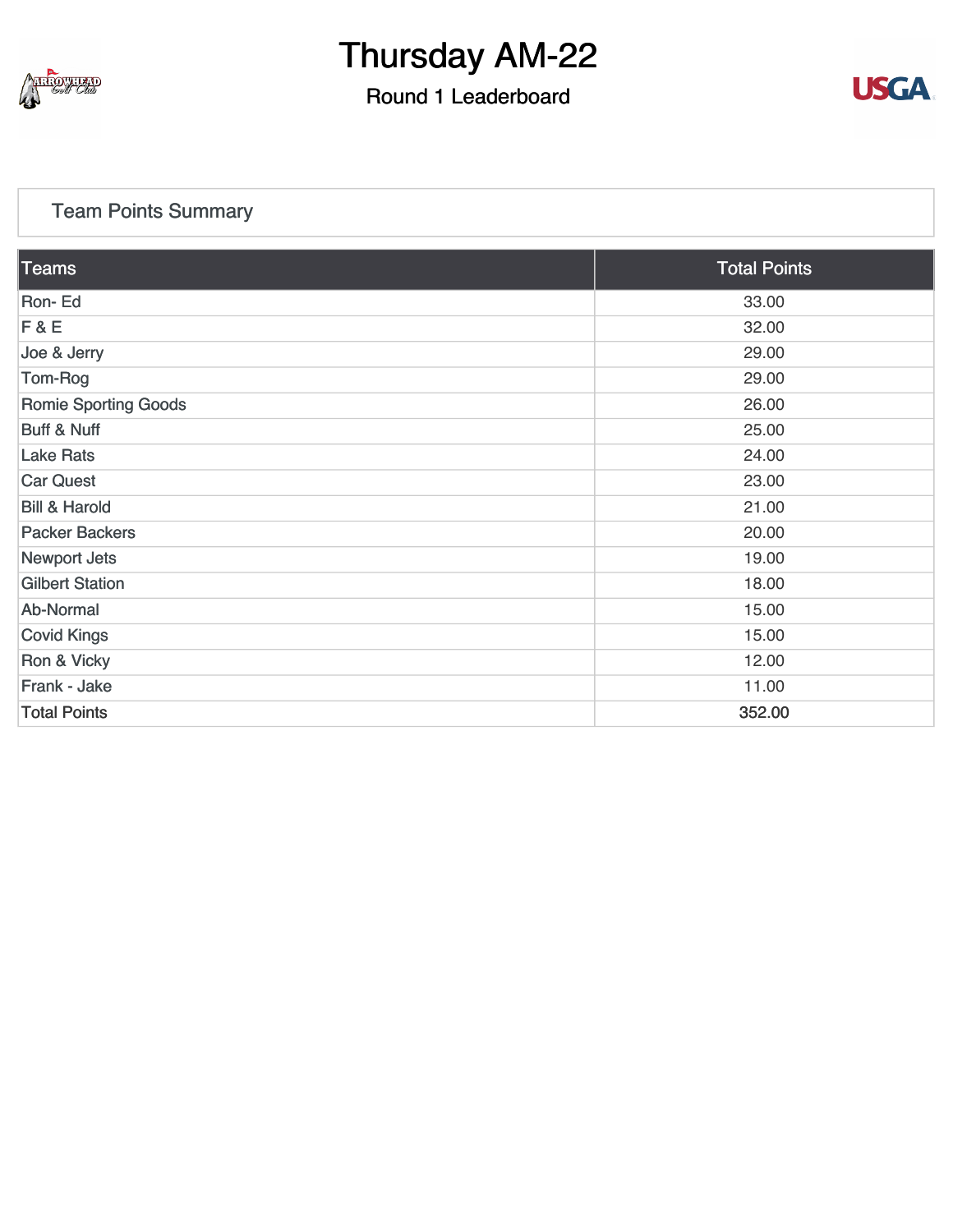

### Round 1 Leaderboard



[Individual Total Points - Thursday AM \(Thu, May 5\)](https://static.golfgenius.com/v2tournaments/8404776866564547863?called_from=&round_index=1)

| <b>Points</b>                  | Player                    | Match             | Player                | <b>Points</b> |  |  |
|--------------------------------|---------------------------|-------------------|-----------------------|---------------|--|--|
| 7.00                           | Roger Wehrman             | 2 up              | <b>Jerry Bergman</b>  | 15.00         |  |  |
| 8.00                           | <b>Denny Dahlinghause</b> | 281               | <b>Mark Bornhorst</b> | 14.00         |  |  |
| 15.00                          | <b>Charlie Clune</b>      | 3 & 2             | <b>Bill Young</b>     | 7.00          |  |  |
| 8.00                           | Dan Westgerdes            | $1$ up            | <b>Harold Meyer</b>   | 14.00         |  |  |
| 8.00                           | <b>Craig Sherman</b>      | 1 up              | <b>Tom Roetgerman</b> | 14.00         |  |  |
| 7.00                           | <b>Tony Seger</b>         | $2 \overline{up}$ | <b>Roger Rindler</b>  | 15.00         |  |  |
| 17.00                          | <b>Alan Farr</b>          | 3 & 1             | <b>Bob Schulze</b>    | 5.00          |  |  |
| 15.00                          | <b>Randy Elsass</b>       | 5 & 4             | <b>Rick Schulze</b>   | 7.00          |  |  |
| 5.00                           | <b>Mark Meyer</b>         | 3 & 1             | <b>Ed Kaiser</b>      | 17.00         |  |  |
| 6.00                           | <b>Jake Sherman</b>       | 3 & 1             | <b>Ron Riethman</b>   | 16.00         |  |  |
| 9.00                           | <b>Jim Weaver</b>         | <b>Tied</b>       | <b>Roger Frilling</b> | 13.00         |  |  |
| 9.00                           | <b>Kurt Kremer</b>        | <b>Tied</b>       | <b>Richard Romie</b>  | 13.00         |  |  |
| 7.00                           | John Farno                | $2$ up            | <b>Grant Voisard</b>  | 15.00         |  |  |
| 17.00                          | <b>Ken Meyer</b>          | 5 & 4             | <b>Bill Meiring</b>   | 5.00          |  |  |
| 11.00                          | <b>Tim Bergman</b>        | <b>Tied</b>       | <b>Bill Bruns</b>     | 11.00         |  |  |
| 8.00                           | Jerry Gephart             | 1 up              | <b>Russ Seger</b>     | 14.00         |  |  |
| Total Points Allocated: 352.00 |                           |                   |                       |               |  |  |